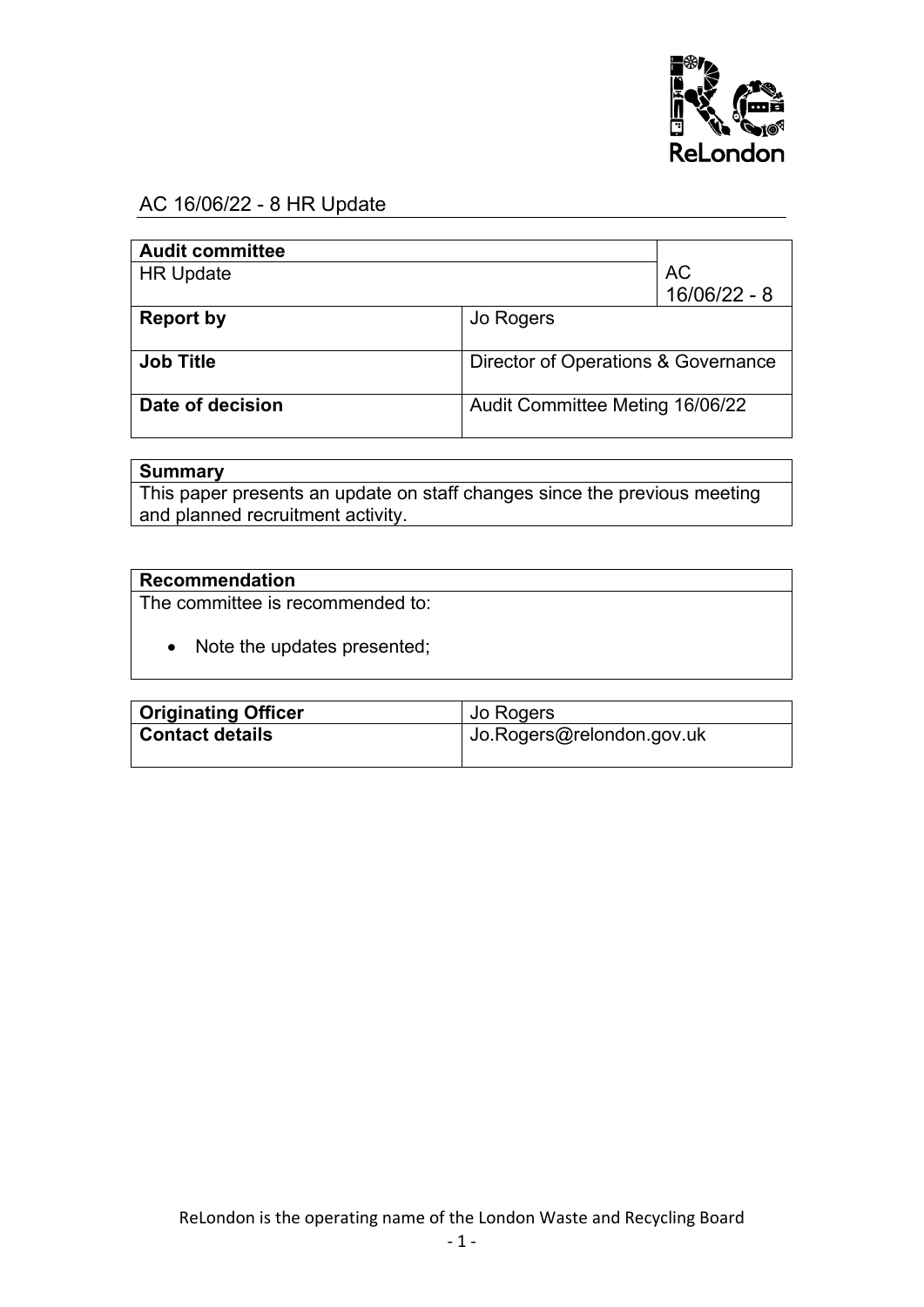

## AC 16/06/22 - 8 HR Update

#### **Report**

#### **Staff turnover**

Since the last meeting of the Committee on 17 March 2022, the following staff changes have been confirmed.

#### *Leavers*

- Financial Controller
- Communications and Campaigns Lead, Communications Team
- Business Engagement Co-ordinator, Business Transformation Team.
- Senior Advisor, Local Authority Support

#### *Starters*

- Business Engagement Lead, Business Transformation, (fixed term, maternity cover)
- Online Community Manager, Business Transformation (fixed term, new position)
- Built Environment Advisor, CIRCuIT (fixed term, new position)

#### *Recruitment*

Recruitment is underway for the following positions:

- Senior Advisor, Local Authority Support
- Advisor, Local Authority Support
- Strategic Advisor, Local Authority Support
- Financial Controller, Central Team
- Senior Business Advisor, Business Transformation

At the time of drafting this paper, offers of employment have been made for all of these positions but are yet to be formally confirmed. An update will be provided at the meeting.

#### *Other Changes*

As flagged up at the last meeting of the Committee, Ingrina Shieh has now left ReLondon and Andrea Charlson has taken up the role of Commercial Manager and Built Environment Lead. Rather than fill the vacated CIRCuIT roles on a like-for-like basis, a Project Manager has been appointed alongside a part-time Built Environment Advisor. The vacant position of CIRCuIT Project Co-ordinator has been deleted with the tasks shared between the Project Manager and the BTT co-ordinator.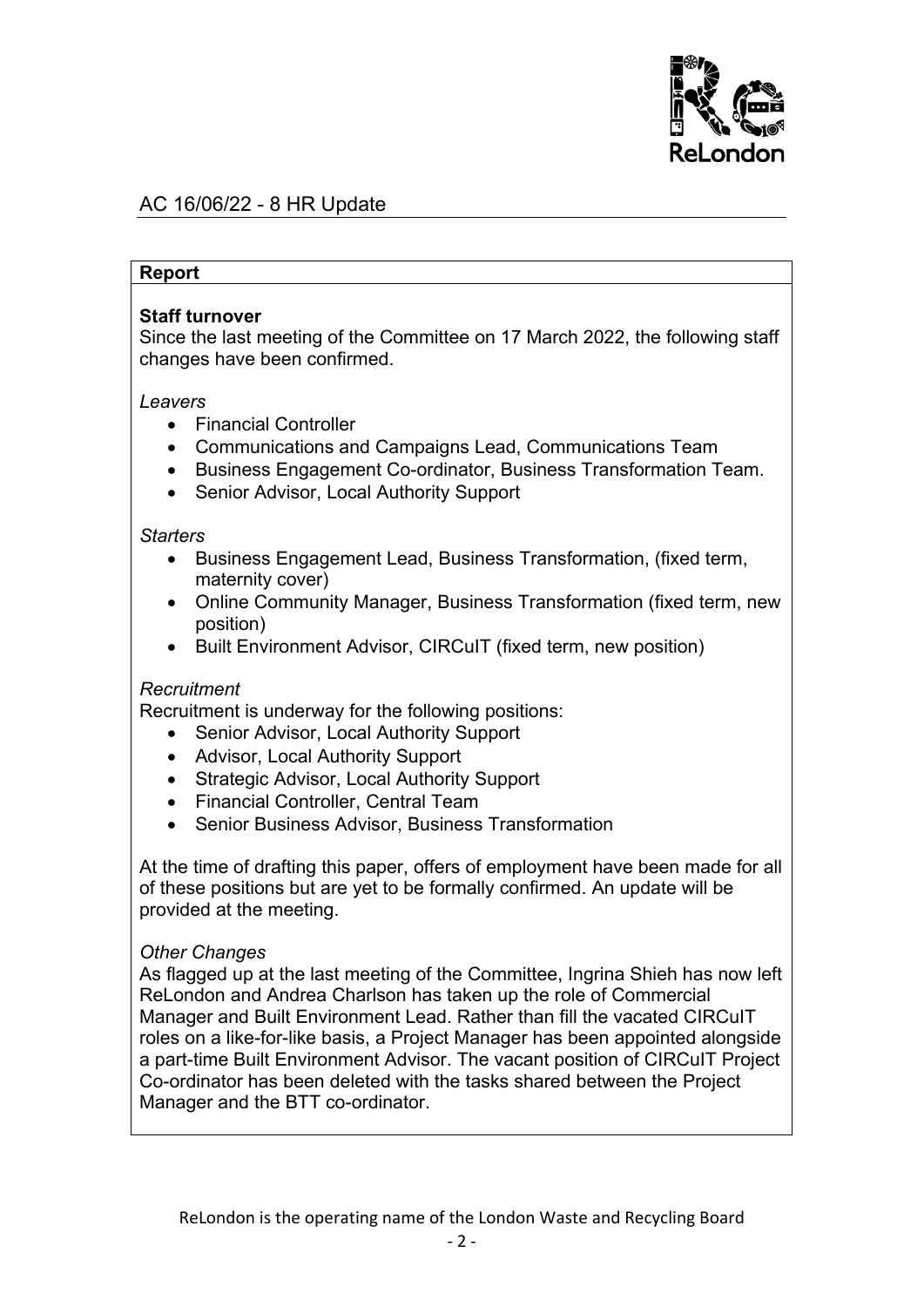

# AC 16/06/22 - 8 HR Update

# **Appendix**

Appendix 1: Staff structure chart